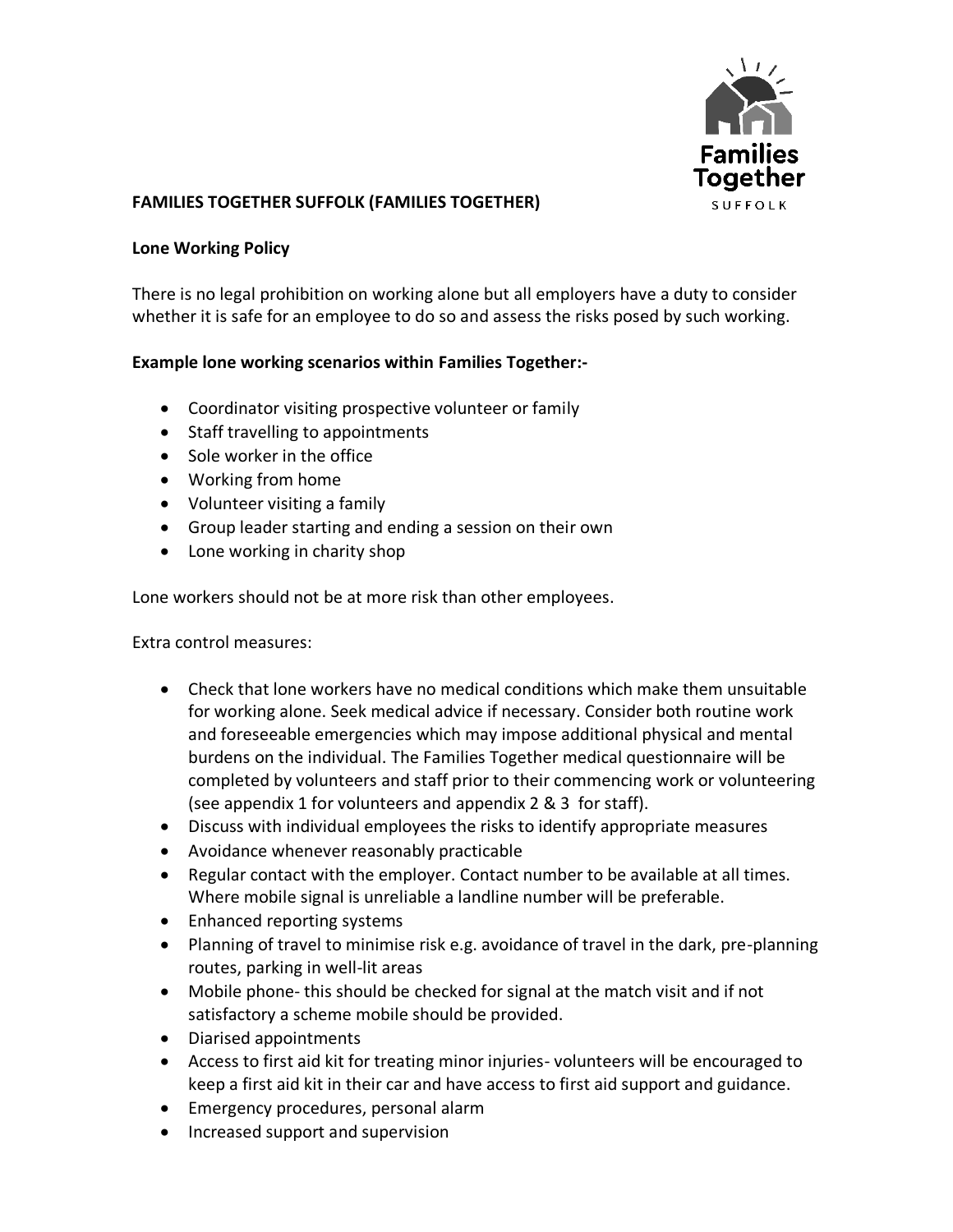- Safety of equipment procedures must be established to ensure effective reporting of defects checking and maintenance of equipment
- Following risk assessment procedures for lone working in the office building or charity shop.

# **Lone working volunteers**

Check that lone workers have no medical conditions which make them vulnerable for working alone. Volunteers must be reassured that they will not be asked to visit families where it is known that there are circumstances which may compromise their own or the coordinator's safety. Volunteers will also be withdrawn from families where concerns for their safety develop.

Personal safety should be an essential element of each course of preparation. Volunteers may be in a potentially vulnerable position since they visit families on their own. They may also be vulnerable while on the journey to and from the family.

# **It is important that someone knows where and when each volunteer is visiting**

The coordinator should always be aware of which volunteer is visiting which family. Volunteers must agree a visiting day and time with their family.

The co coordinators must be informed and the information recorded on CLOG. Should this change for any reason then the coordinator must be informed immediately.

As an additional safety measure some volunteers leave a sealed envelope in a secure place at home in the eventuality of an emergency.

We provide volunteers with Families Together details to provide to their next of kin should the eventuality of an emergency occur to enable them to contact the scheme.

## **Initial visits to families**

To ensure the overall safety of staff and volunteers, the Operations Manager, at the point of receiving the referrals, will make the decision whether the family is RAG rated as RED and for safety reasons will require two Family Support Coordinators to carry out the first initial visit.

If the self-referred family has NOT been verified by a third party then for staff's overall safety a risk assessment carried out by the Operations Manager will then determine whether two Family Support Coordinators need to carry out the initial visit.

It is important to get safety in perspective and not to worry volunteers. Each year in the UK over 5,000 volunteers visit families in their own homes. There have been very few recorded incidents of volunteers experiencing problems. Nonetheless, this should not prevent schemes from ensuring that all volunteers are aware of reasonable safety precautions to take.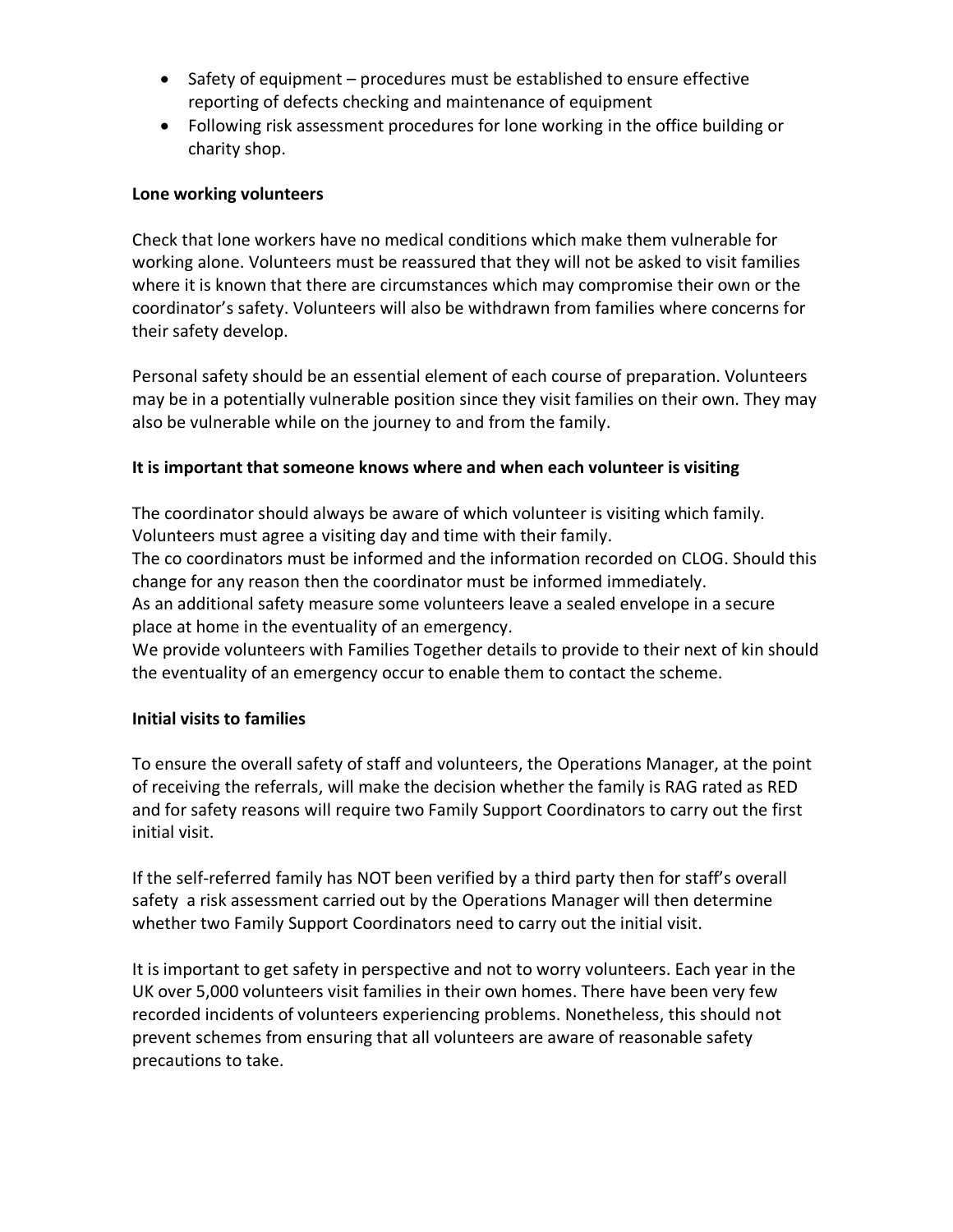| Signed by Chair: | C. Read                                                 |
|------------------|---------------------------------------------------------|
| Date:            | August 2021                                             |
| Review Date:     | To be reviewed as circumstances or legislation requires |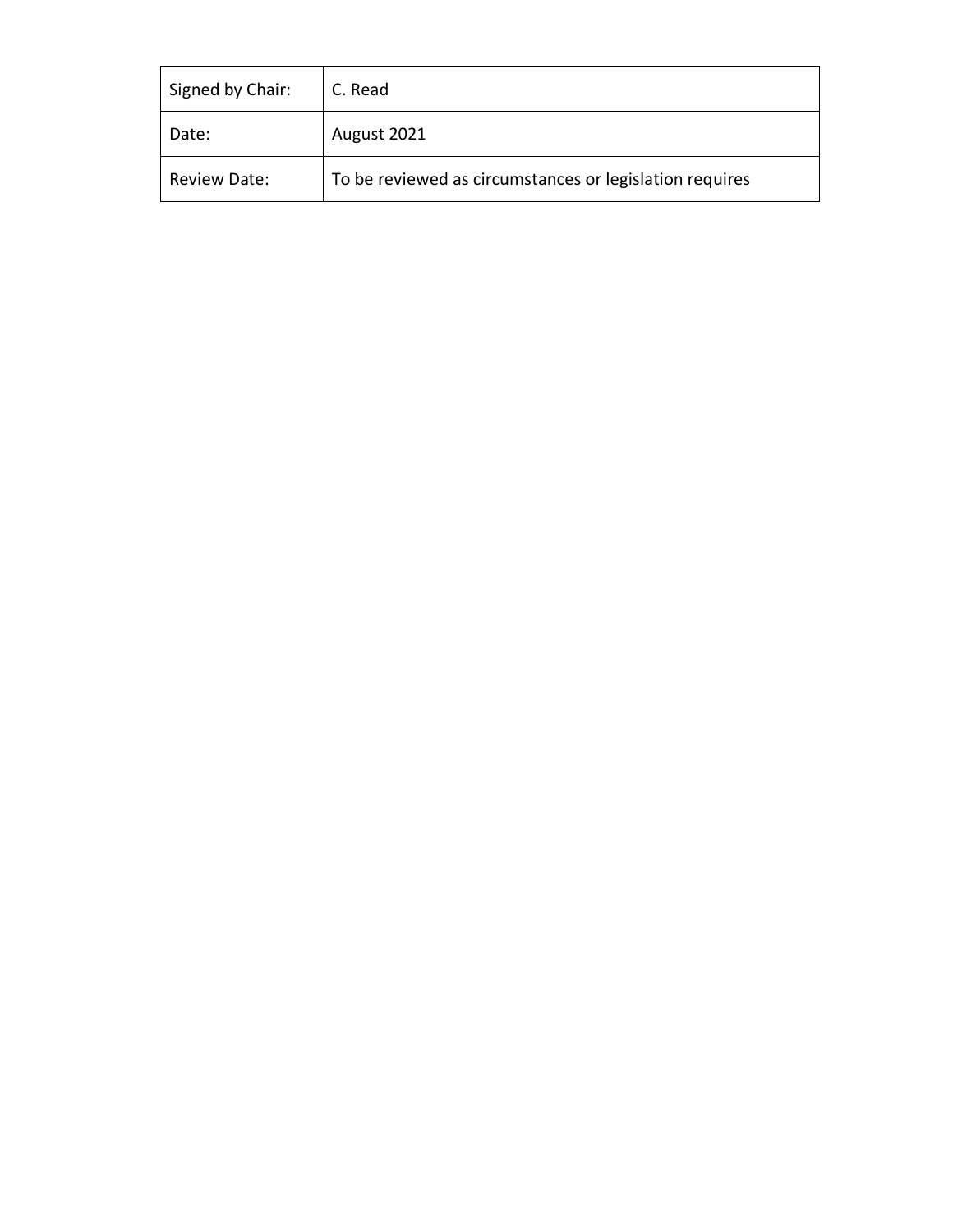## **FAMILIES TOGETHER HEALTH QUESTIONNAIRE FOR VOLUNTEERS**

**Name:**

#### **Confidential**

Thank you for volunteering with Families Together; we greatly value your involvement. In line with the Equality Act 2010 Families Together are obliged to carry out risk assessments in order to maintain the health and safety of all parties involved.

In order for us to make any reasonable adjustments necessary in order for you to successfully carry out your role would you please complete the following:

All information will be treated as strictly confidential.

Do you have any health condition that might affect your involvement with Families Together?

Are you at present receiving any medical treatment or attention that may affect your ability to volunteer in the future?

If you have a disability or any special needs please inform us of any adjustments that you would like us to make in order for you to comfortably carry out your role as a volunteer.

| <b>Signed by Volunteer:</b> | Date: |  |
|-----------------------------|-------|--|
| <b>Signed by Operations</b> | Date: |  |
| <b>Manager:</b>             |       |  |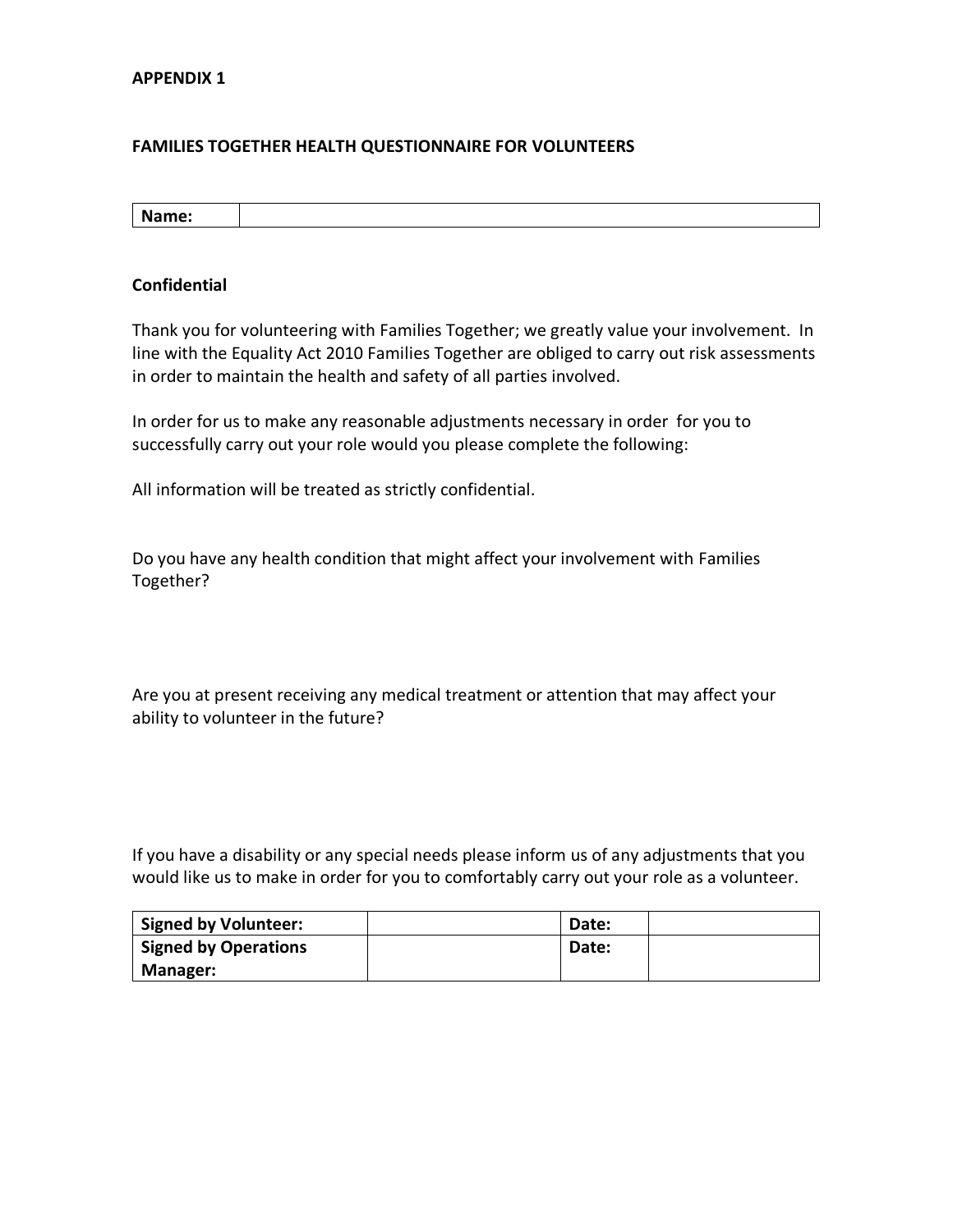## **APPENDIX 2**

## **FAMILIES TOGETHER HEALTH QUESTIONNAIRE FOR STAFF**

## **Strictly Confidential**

| Name:                 |  |
|-----------------------|--|
| Position Applied For: |  |

## **Confidentiality**

If you are offered a position with Families Together you will be asked to complete this questionnaire. Families Together is required to make assessments of the risks to which employees/volunteers may be exposed at work and a proper risk assessment involves considering not only the nature of the job, but also the fitness of the employee to carry out the work. The Equality Act imposes an obligation on employers to make reasonable adjustments to enable a suitably qualified candidate to take up employment/volunteering opportunities. This information will be treated as strictly confidential.

| 1. | Is there any condition in your own health that might affect your<br>present or future work?                             | $\Box$ Yes $\Box$ No |
|----|-------------------------------------------------------------------------------------------------------------------------|----------------------|
| 2. | Are you at present receiving any medical treatment or attention<br>that might affect your present or future employment? | $\Box$ Yes $\Box$ No |
| 3. | Are you taking any drugs or medicines which may affect your<br>employment?                                              | $\Box$ Yes $\Box$ No |
| 4. | How many sick days have you had in the past year?                                                                       |                      |
| 5. | Please provide details of reasons for your sickness absence over<br>the last year?                                      |                      |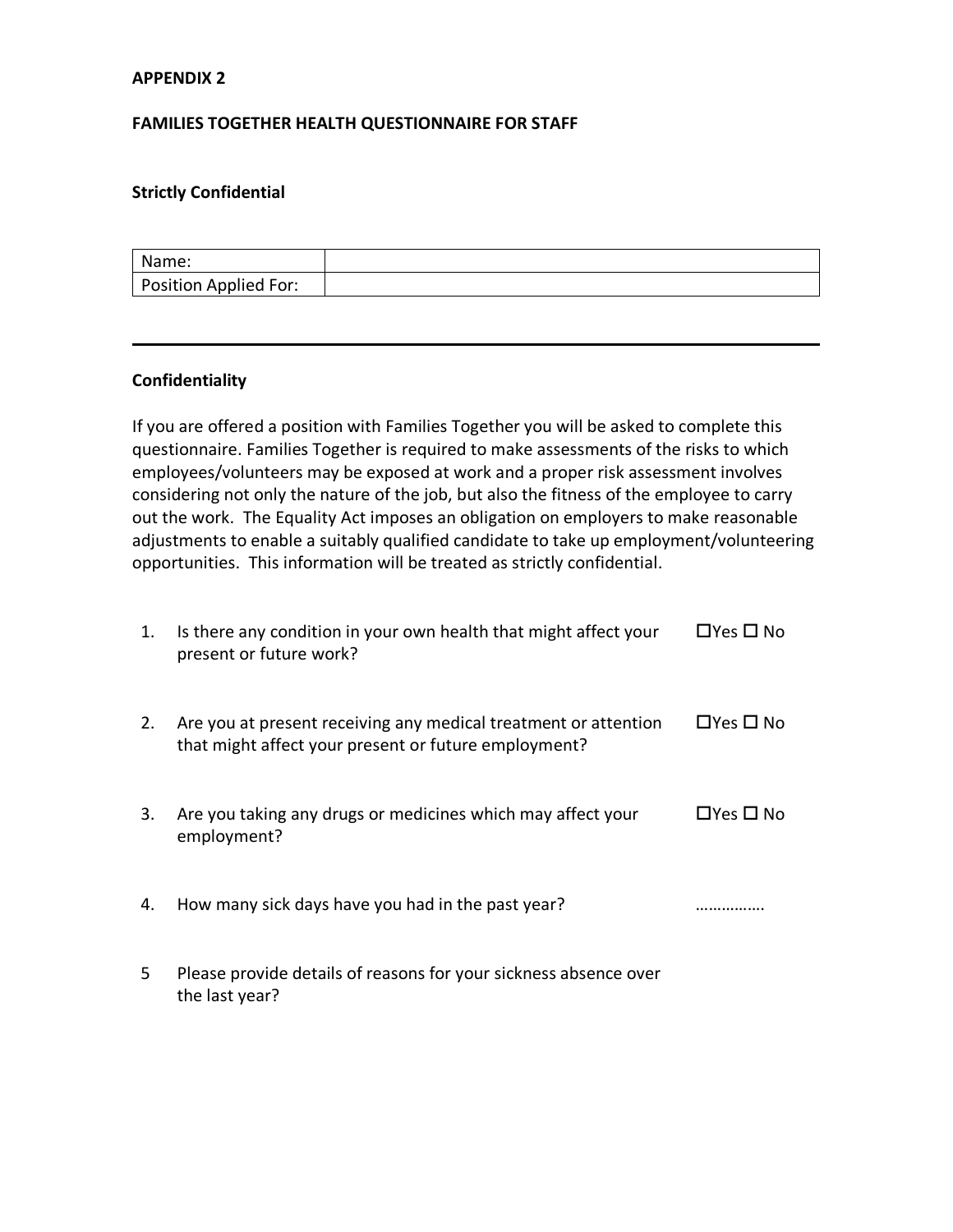| 6. | Is there anything else in your history and/or circumstances which<br>might affect your employment with us and /or your ability to<br>perform the role for which you are applying? | $\Box$ Yes $\Box$ No |
|----|-----------------------------------------------------------------------------------------------------------------------------------------------------------------------------------|----------------------|
| 7. | Do you suffer from a disability?                                                                                                                                                  | $\Box$ Yes $\Box$ No |
|    | If the answer is yes, please provide details of your disability and<br>advise of any adjustments you would like us to make                                                        |                      |
| 8. | Do you have special needs for which Familieis Together should<br>make provision even if you do not consider yourself to suffer<br>from a disability?                              | $\Box$ Yes $\Box$ No |
|    | If the answer to any of the above questions is Yes, please give<br>details below:                                                                                                 |                      |

I hereby declare that all above answers are, to the best of my belief, true and complete and I have not withheld any information.